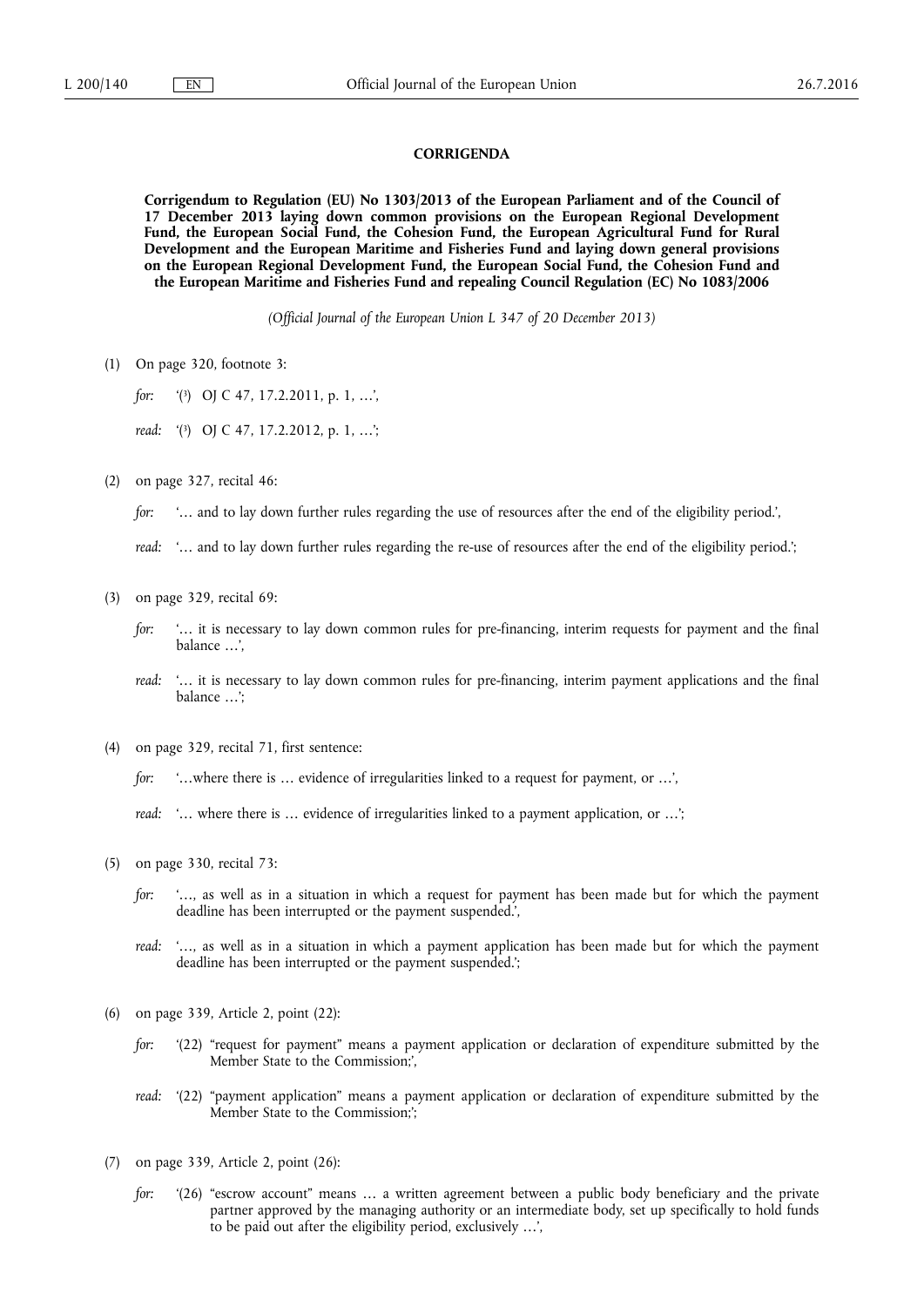- *read:* '(26) "escrow account" means … a written agreement between a public body beneficiary and the private partner approved by the managing authority or an intermediate body, set up specifically to hold funds to be paid out after the eligibility period in the case of a financial instrument, or during the eligibility period and/or after the eligibility period in the case of a PPP operation, exclusively …';
- (8) on page 340, Article 3:
	- *for:* 'Where, pursuant to Articles 16(2) and (3), 29(3), 30 (2) and (3) …',
	- *read:* 'Where, pursuant to Articles 16(2) and (4), 29(4), 30 (2) and (3) …';
- (9) on page 349, Article 23(1), third subparagraph:
	- *for:* 'For the purposes of point (b) of the second subparagraph, each of those conditions shall be deemed to be satisfied where …',
	- *read:* 'For the purposes of point (c) of the second subparagraph, each of those conditions shall be deemed to be satisfied where …';
- (10) on page 350, Article 23(5):
	- *for:* '… not later than three months after their submission by the Member State in accordance with paragraph 3.',
	- *read:* '… not later than three months after their submission by the Member State in accordance with paragraph 4.';
- (11) on page 350, Article 23(6), second subparagraph, second sentence:
	- *for:* That implementing act shall only apply with respect to requests for payment submitted after the date of the adoption of that implementing act.',
	- *read:* 'That implementing act shall only apply with respect to payment applications submitted after the date of the adoption of that implementing act.';
- (12) on page 351, Article 23(9), third subparagraph, second sentence:
	- *for:* The suspension of payments shall apply to requests for payment submitted for the programmes concerned after the date of the decision to suspend.',
	- *read:* 'The suspension of payments shall apply to payment applications submitted for the programmes concerned after the date of the decision to suspend.';
- (13) on page 352, Article 24(1), second sentence:
	- *for:* If a Member State meets one of the following conditions after 21 December 2013, the increased rate, which may not exceed 100 %, shall apply to its requests for payments for the period until 30 June 2016:',
	- *read:* 'If a Member State meets one of the following conditions after 21 December 2013, the increased rate, which may not exceed 100 %, shall apply to its payment applications for the period until 30 June 2016:';
- (14) on page 352, Article 24(2):
	- *for:* '(2) ... Union support through interim payments and payments of the final balance shall not be higher than the public support or the maximum amount of support from the ESI Funds for each priority for the ERDF, ESF and the Cohesion Fund, or for each measure for the EAFRD and the EMFF, as laid down in the decision of the Commission approving the programme.',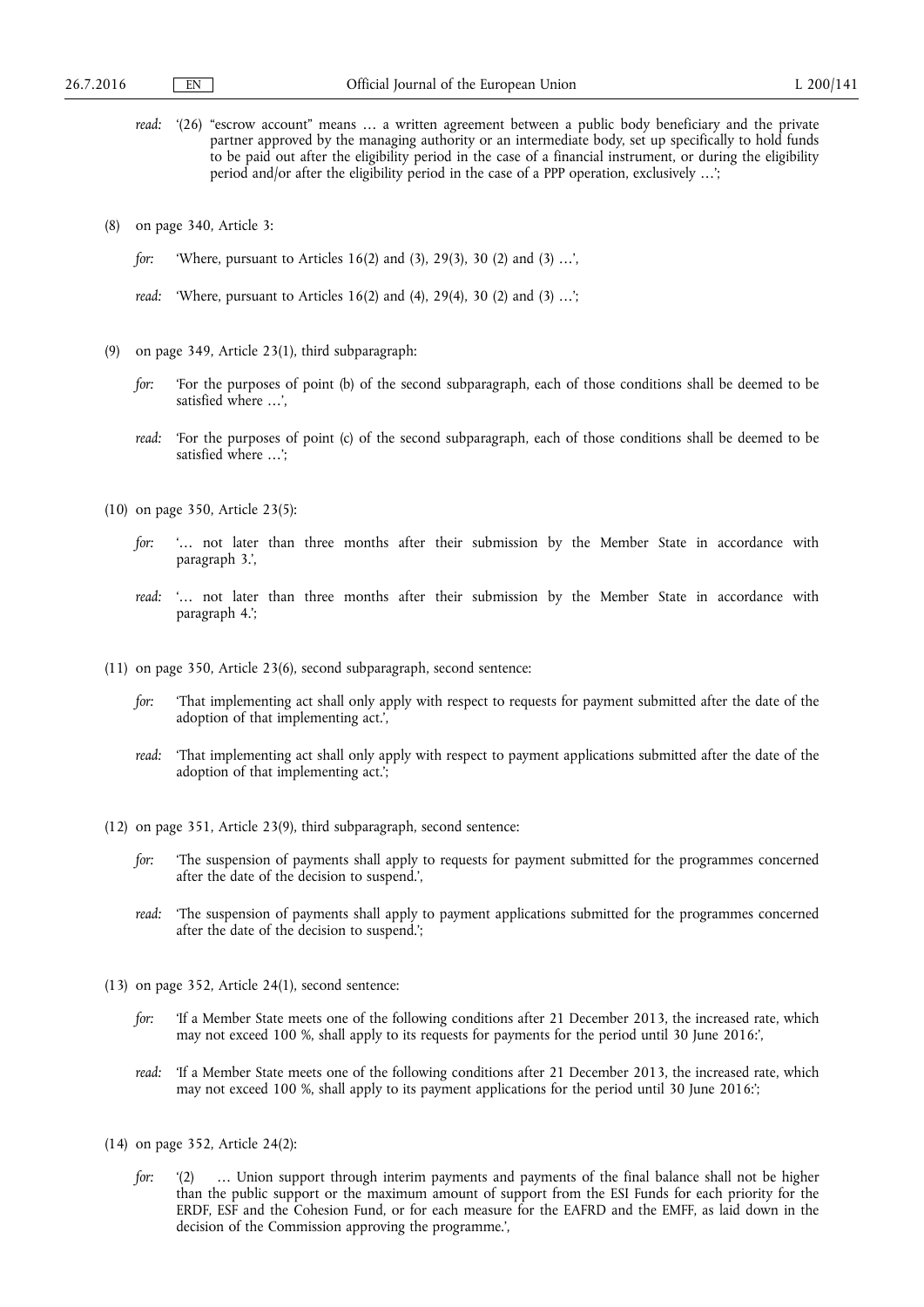- *read:* '(2) ... Union support through interim payments and payments of the final balance shall not be higher than:
	- (a) the public expenditure; or
	- (b) the maximum amount of support from the ESI Funds for each priority for the ERDF, ESF and the Cohesion Fund, or for each measure for the EAFRD and the EMFF, as laid down in the decision of the Commission approving the programme,

whichever is the lower.';

- (15) on page 353, Article 25(1):
	- *for:* '… a part of the resources provided for under Article 59 and programmed in accordance with Fund-specific rules may, in agreement with the Commission, be transferred to technical assistance at the initiative of the Commission for implementation of measures in relation to the Member State concerned in accordance with point (k) of the third subparagraph of Article 58(1) …',
	- *read:* '… a part of the resources provided for under Article 59 and programmed in accordance with Fund-specific rules may, in agreement with the Commission, be transferred to technical assistance at the initiative of the Commission for implementation of measures in relation to the Member State concerned in accordance with point (l) of the third subparagraph of Article 58(1) …';
- (16) on page 356, Article 33(6), second sentence:
	- *for:* '… on the basis of a proposal by a Member State the Commission may adopt or amend those population limits in its decision under Article 15(2) or (3) …',
	- *read:* '… on the basis of a proposal by a Member State, the Commission may adopt or amend those population limits in its decision under Article 16(2) or (4) …';
- (17) on page 360, Article 38(5), first sentence:
	- *for:* '5. The bodies … may further entrust part of the implementation to financial intermediaries provided that such entities ensure …',
	- *read:* '5. The bodies … may further entrust part of the implementation to financial intermediaries provided that such bodies ensure …';
- (18) on page 360, Article 38(7), introductory part:
	- *for:* '... the terms and conditions for contributions from programmes to financial instruments shall be set out in funding agreements in accordance with Annex III at the following levels:',
	- *read:* '… the terms and conditions for contributions from programmes to the financial instrument shall be set out in funding agreements in accordance with Annex IV at the following levels:';
- (19) on page 363, Article 39(7), first and second sentences:
	- *for:* '… the Member State's request for payment to the Commission shall be made … Such requests for payment shall be based on …',
	- *read:* '… the Member State's payment application to the Commission shall be made … Such payment applications shall be based on …';
- (20) on page 363, Article 39(8)(a):
	- *for:* '(a) ... to the resources referred to in point (b) of the first subparagraph of Article 42(3);',
	- *read:* '(a) ... to the resources referred to in point (b) of the first subparagraph of Article 42(1);';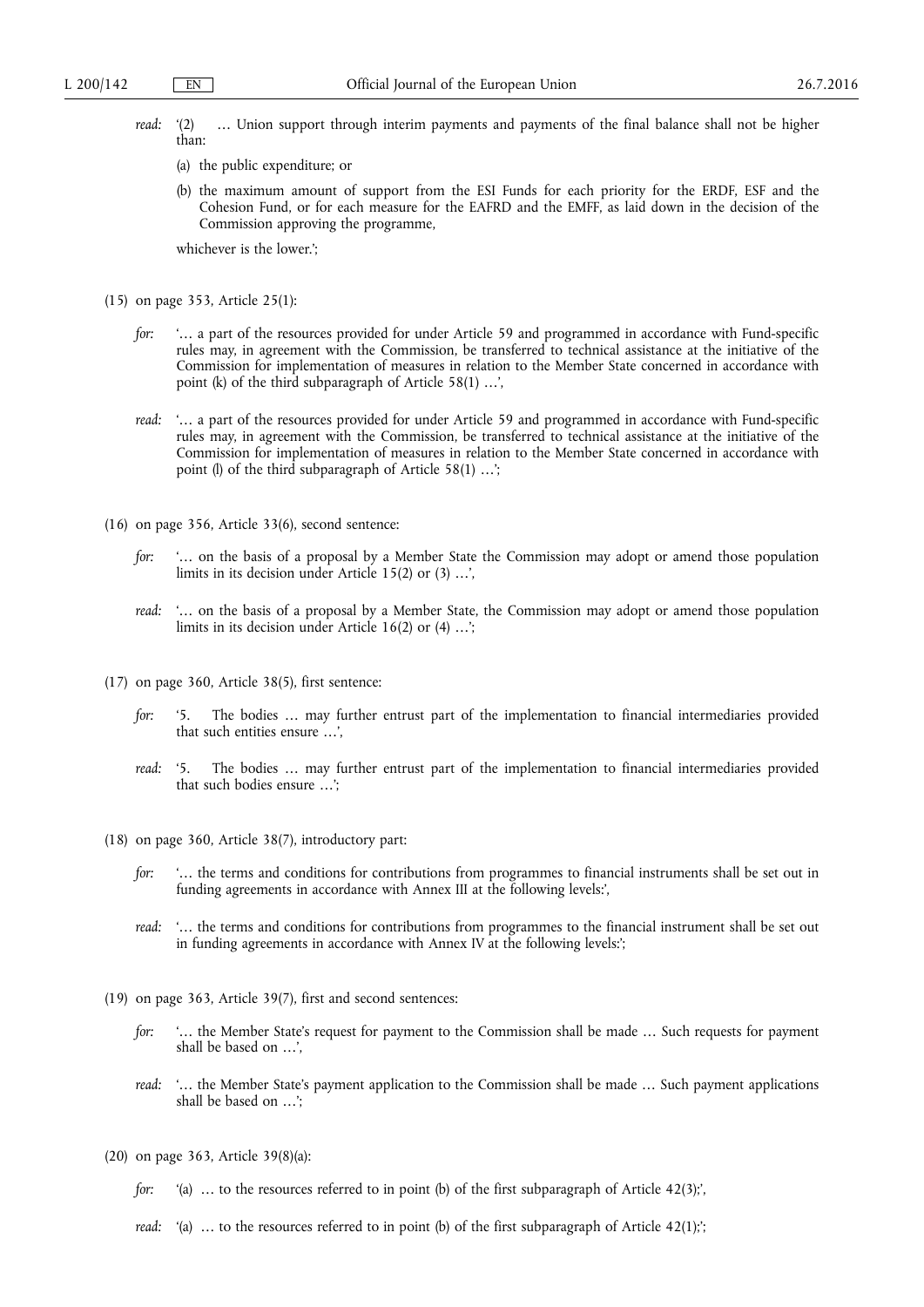- (21) on page 364, Article 41, title:
	- *for:* **'Requests for payment including expenditure for financial instruments',**
	- *read:* **'Payment applications including expenditure for financial instruments';**
- (22) on page 364, Article  $41(1)(c)(i)$ :
	- *for:* '(i) ... when at least 60 % of the amount included in the first application for interim payments has been spent as eligible expenditure …',
	- *read:* '(i) … when at least 60 % of the amount included in the first application for interim payment has been spent as eligible expenditure …';
- (23) on page 364, Article  $41(1)(c)(ii)$ :
	- *for:* '(ii) … when at least 85 % of the amounts included in the previous applications for interim payments have been spent as eligible expenditure …',
	- *read:* '(ii) ... when at least 85 % of the amounts included in the previous applications for interim payment have been spent as eligible expenditure …';
- (24) on page 364, Article 41(1)(d):
	- *for:* '(d) each application for interim payment, …, shall separately disclose the total amount of programme contributions paid to the financial instrument and the amounts paid as eligible expenditure …',
	- *read:* '(d) each application for interim payment, …, shall separately disclose the total amount of programme contributions paid to the financial instruments and the amounts paid as eligible expenditure …';
- (25) on page 364, Article 41(3):
	- *for:* '(3) … laying down the rules for withdrawal of payments to financial instruments and consequent adjustments in respect of applications for payments.',
	- *read:* '(3) … laying down the rules for withdrawal of payments to financial instruments and consequent adjustments in respect of applications for payment.';
- (26) on page 364, Article 41(4), first sentence:
	- *for:* '(4) The Commission shall … adopt implementing acts laying down the models to be used when submitting additional information concerning financial instruments with the applications for payments to the Commission.',
	- *read:* '(4) The Commission shall … adopt implementing acts laying down the models to be used when submitting additional information concerning financial instruments with the applications for payment to the Commission.';
- (27) on page 365, Article 42(4), introductory part:
	- *for:* '(4) The eligible expenditure disclosed in accordance with paragraphs 1 and 2 shall not exceed ...',
	- *read:* '(4) The eligible expenditure disclosed in accordance with paragraphs 1, 2 and 3 shall not exceed …';
- (28) on page 365, Article 42(4)(a):
	- *for:* '(a) total amount of the support from the ESI Funds paid for the purposes of paragraphs 1 and 2 ...',
	- *read:* '(a) total amount of the support from the ESI Funds paid for the purposes of paragraphs 1, 2 and 3 …';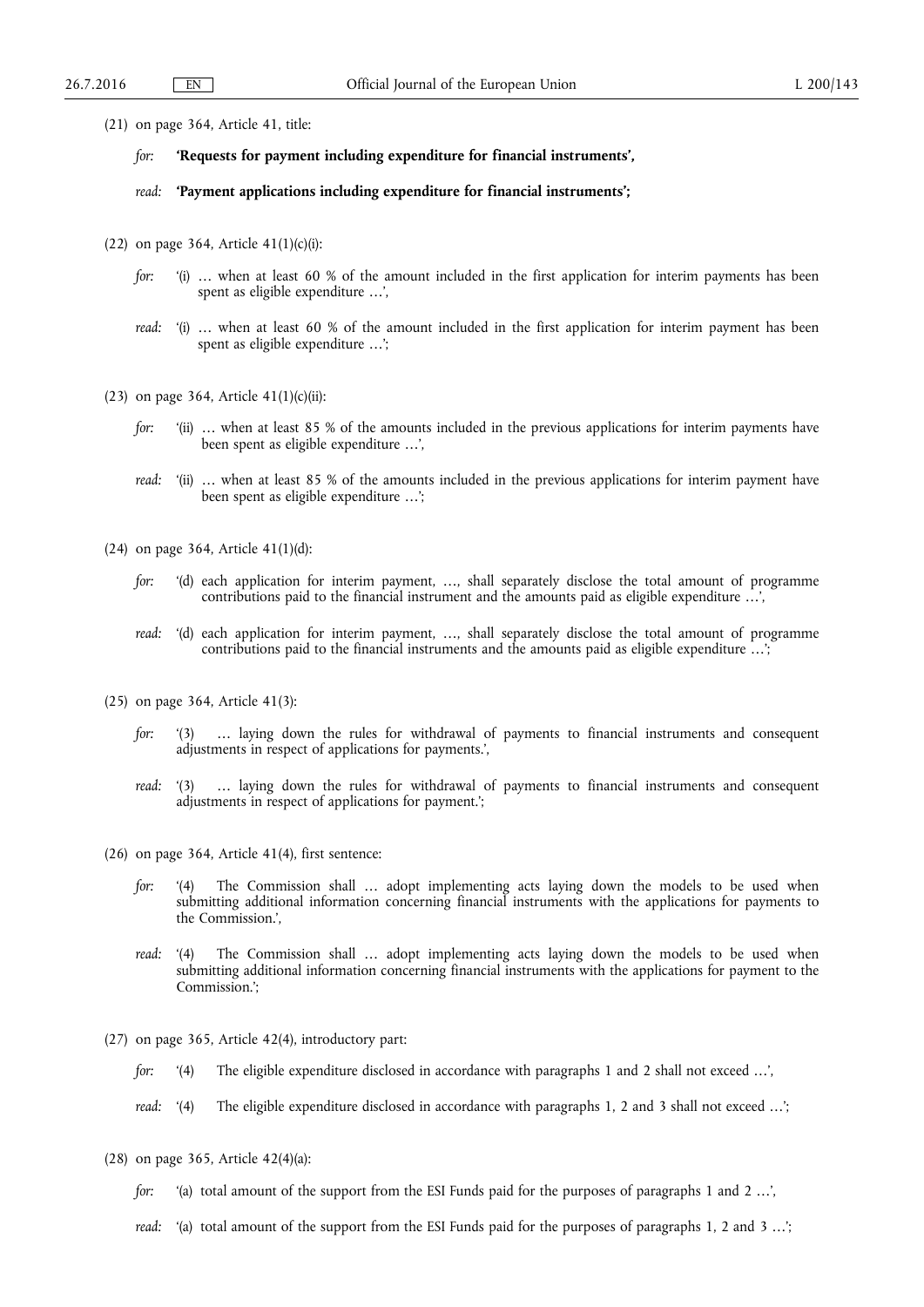- (29) on page 365, Article 42(5), first subparagraph, first sentence:
	- *for:* '(5) Management cost and fees … may be charged by the body implementing the fund of funds or bodies implementing financial instruments pursuant to points (a) and (b) of Article 38(4) and shall not exceed the thresholds …',
	- *read:* '(5) Where management cost and fees ... are charged by the body implementing the fund of funds or bodies implementing financial instruments pursuant to points (a) and (b) of Article 38(4), they shall not exceed the thresholds …';
- (30) on page 365, Article 43(2):
	- *for:* '(2) ... including the reimbursement of management costs incurred or payment of management fees of the financial instrument in accordance with point (d) of the first subparagraph of Article 42(1), and expenditure paid in accordance with Article  $42(2)$ , as the initial support from the ESI Funds either within the same financial instrument, or following the winding up of the financial instrument, in other financial instruments or forms of support …',
	- *read:* '(2) ... including the reimbursement of management costs incurred or payment of management fees of the financial instrument in accordance with point (d) of the first subparagraph of Article 42(1) and in accordance with Article 42(2) and (3), as the initial support from the ESI Funds, either within the same financial instrument or, following the winding up of the financial instrument, in other financial instruments or forms of support …';
- (31) on page 366, Article 44(2):
	- *for:* '(2) The managing authority shall ensure that adequate records of the use of the resources referred to in paragraph 1 are maintained.',
	- *read:* '(2) The managing authority shall ensure that adequate records of the re-use of the resources referred to in paragraph 1 are maintained.';
- (32) on page 366, Article 45, title and article:

## *for:* **'Use of resources after the end of the eligibility period**

Member States shall adopt the necessary measures to ensure that resources paid back to financial instruments … are used in accordance with the aims of the programme or programmes …',

## *read:* **'Re-use of resources after the end of the eligibility period**

Member States shall adopt the necessary measures to ensure that resources paid back to financial instruments ... are re-used in accordance with the aims of the programme or programmes ...';

- (33) on page 367, Article 49(2):
	- for: '2. ... including the conclusions of the performance reviews.',
	- *read:* '2. ... including the conclusions of the performance review.':
- (34) on page 368, Article 50(5):
	- *for:* '5. The annual implementation report to be submitted in 2019 and the final implementation report for the ESI Funds shall, in addition to the information and assessment referred to in paragraphs 2 and 3, include information on …',
	- *read:* '5. The annual implementation report to be submitted in 2019 and the final implementation report for the ESI Funds shall, in addition to the information and assessment referred to in paragraphs 2 and 4, include information on …';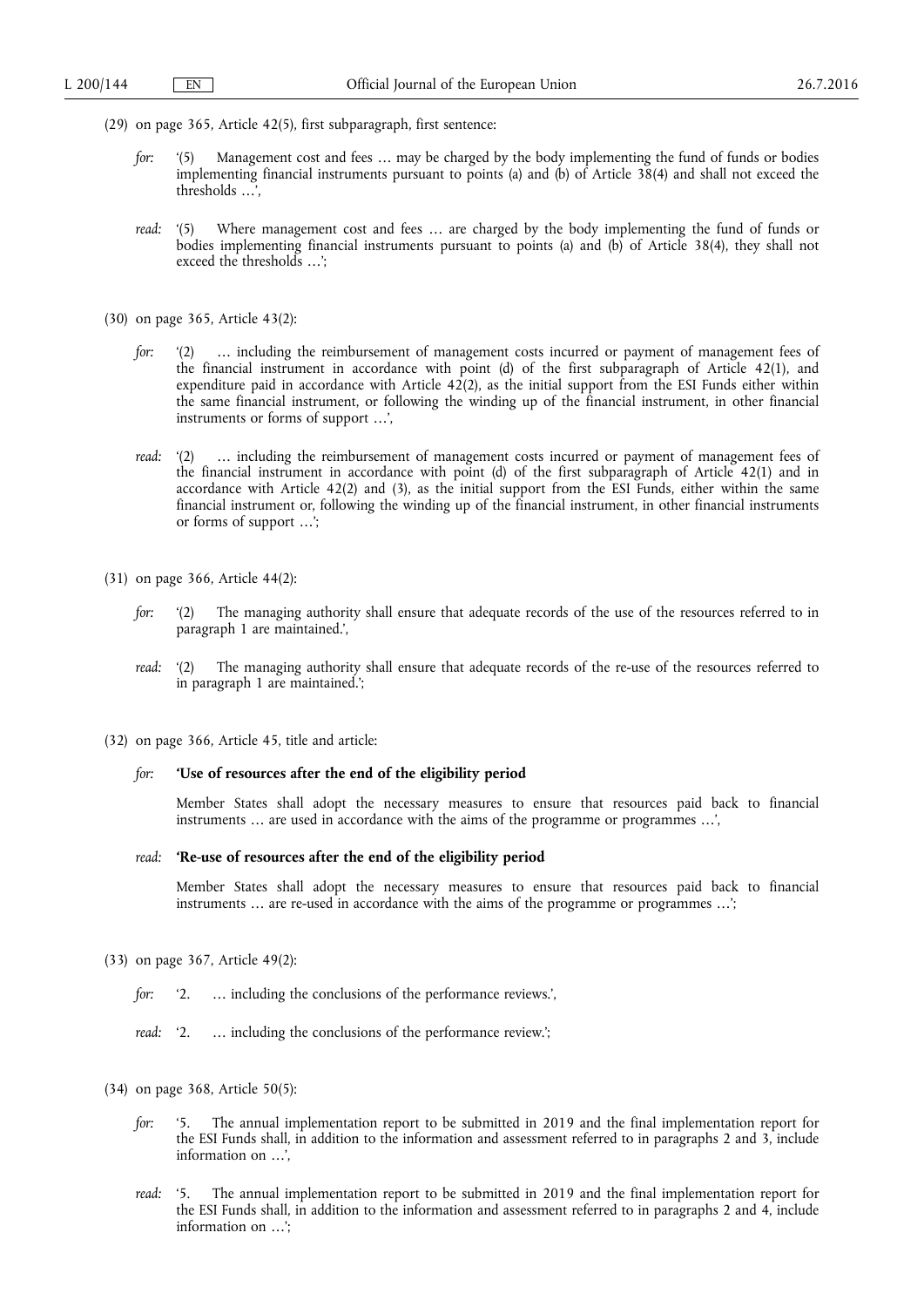- (35) on page 373, Article 61(4):
	- *for:* '4. The method by which the net revenue is deducted from the expenditure of the operation included in the request for payment submitted to the Commission shall be …',
	- *read:* '4. The method by which the net revenue is deducted from the expenditure of the operation included in the payment application submitted to the Commission shall be …';
- (36) on page 374, Article 64(1), introductory part:
	- *for:* '1. In the case of a PPP operation where the beneficiary is a public law body, expenditure under a PPP operation which has been incurred and paid by the private partner may, by way of derogation from Article 65(2), be considered as incurred and paid by a beneficiary and included in a request for payment to the Commission …',
	- *read:* '1. In the case of a PPP operation where the beneficiary is a public law body, expenditure under a PPP operation which has been incurred and paid by the private partner may, by way of derogation from Article 65(2), be considered as incurred and paid by a beneficiary and included in a payment application to the Commission …';
- (37) on page 374, Article 64(2):
	- *for:* '2. Payments to beneficiaries made in respect of expenditure included in a request for payment in accordance with paragraph 1 shall be paid …',
	- *read:* '2. Payments to beneficiaries made in respect of expenditure included in a payment application in accordance with paragraph 1 shall be paid …';
- (38) on page 375, Article 65(11):
	- *for:* '11. ... provided that the expenditure item included in a request for payment for reimbursement by one of the ESI Funds does not receive support from another Fund or Union instrument …',
	- *read:* '11. … provided that the expenditure item included in a payment application for reimbursement by one of the ESI Funds does not receive support from another Fund or Union instrument …';
- (39) on page 379, Article 76, second paragraph:
	- *for:* 'The decision of the Commission adopting a programme shall constitute a financing decision within the meaning of Article 84 of the Financial Regulation …',
	- *read:* 'The decision of the Commission adopting a programme shall constitute a financing decision within the meaning of Article 84(2) of the Financial Regulation …';
- (40) on page 379, Article 79, title:
	- *for:* **'Requests for payment',**
	- *read:* **'Payment applications';**
- (41) on page 379, Article 79(1):
	- *for:* '1. The specific procedure and information to be submitted for requests for payment in relation to each ESI Fund …',
	- *read:* '1. The specific procedure and information to be submitted for payment applications in relation to each ESI Fund …';
- (42) on page 380, Article 79(2):
	- *for:* '2. The request for payment to be submitted to the Commission …',
	- *read:* '2. The payment application to be submitted to the Commission …';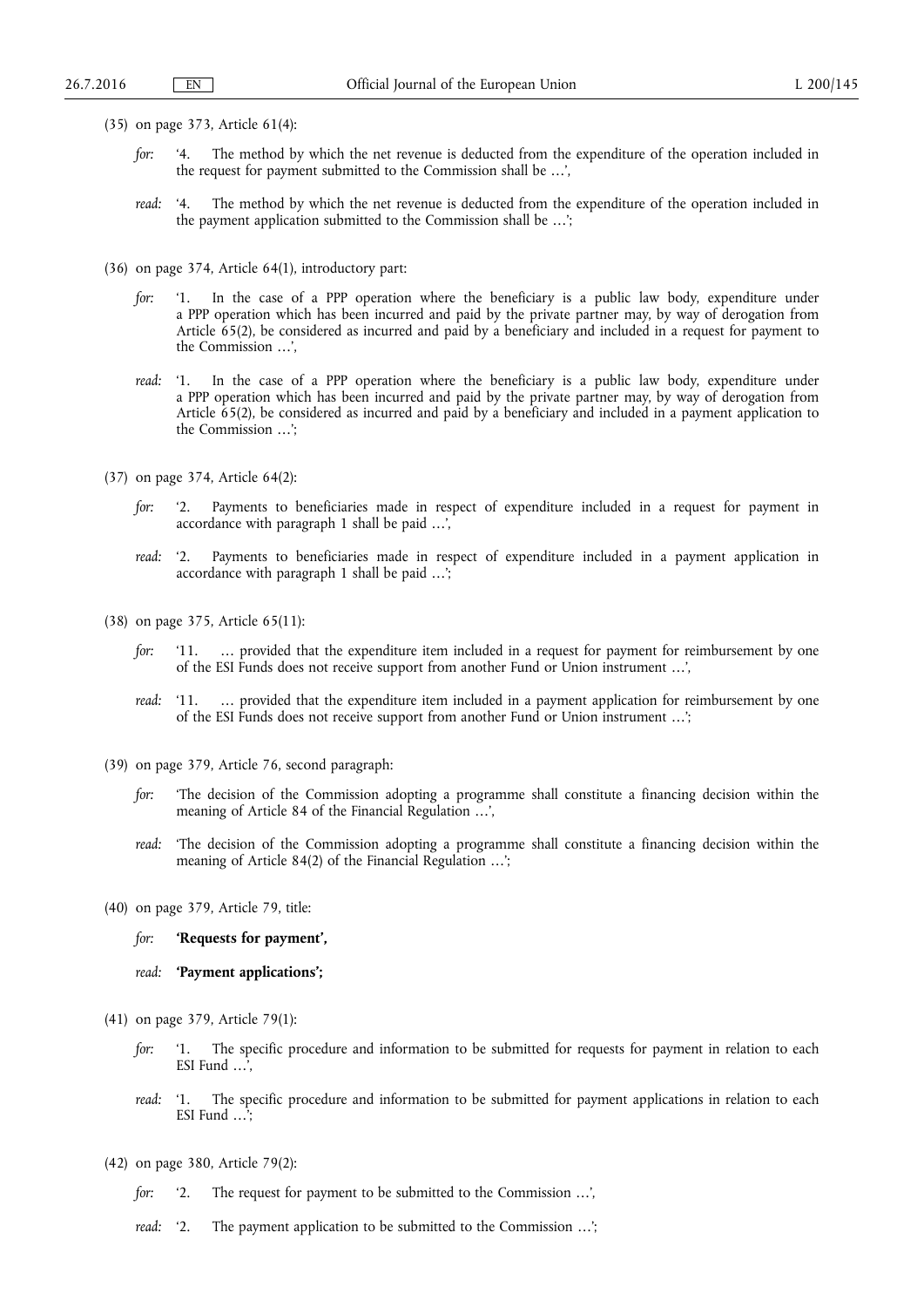- (43) on page 380, Article 80:
	- *for:* '…forecasts of expenditure, statements of expenditure, requests for payment, accounts and … shall be denominated in euro.',
	- *read:* '…forecasts of expenditure, payment applications, accounts and … shall be denominated in euro.';
- (44) on page 380, Article 83(1)(b):
	- *for:* '(b) … expenditure in a request for payment is linked to an irregularity having serious financial consequences;',
	- *read:* '(b) … expenditure in a payment application is linked to an irregularity having serious financial consequences;';
- (45) on page 381, Article 86(1):
	- *for:* '1. … amounts linked to a commitment which are not covered by pre-financing or by a request for payment within a defined period, including any request for payment ...',
	- *read:* '1. … amounts linked to a commitment which are not covered by pre-financing or by a payment application within a defined period, including any payment application …';
- (46) on page 381, Article 87(1)(b):
	- *for:* '(b) it has not been possible to make a request for payment …',
	- *read:* '(b) it has not been possible to make a payment application ...';
- (47) on page 383, Article 92(3):
	- *for:* '3. In 2016, the Commission shall, in its technical adjustment for the year 2017 in accordance with Articles 4 and 5 of Regulation (EU, Euratom) No 1311/2013 … In accordance with Article 5 of Regulation (EU, Euratom) No 1311/2013, adjustments shall be spread in equal proportions …',
	- *read:* '3. In 2016, the Commission shall, in its technical adjustment for the year 2017 in accordance with Articles 6 and 7 of Regulation (EU, Euratom) No 1311/2013 … In accordance with Article 7 of Regulation (EU, Euratom) No 1311/2013, adjustments shall be spread in equal proportions …';
- (48) on page 387, Article 96(3)(b):
	- *for:* '(b) the indicative amount ... to be implemented in accordance with Article 7(3) of the ERDF Regulation …',
	- *read:* '(b) the indicative amount ... to be implemented in accordance with Article 7(4) of the ERDF Regulation …';
- (49) on page 390, Article 102(6), first sentence:
	- *for:* '6. Expenditure relating to a major project may be included in a request for payment after the notification referred to in paragraph  $1 \ldots$ ,
	- *read:* '6. Expenditure relating to a major project may be included in a payment application after the notification referred to in paragraph 1 ...'
- (50) on page 391, Article 106, first paragraph, point (9)(a):
	- *for:* '(a) the costs of achieving milestones, outputs and result targets with reference to point (2), ...',
	- *read:* '(a) the costs of achieving the milestones and the targets for outputs and results with reference to point (2), …';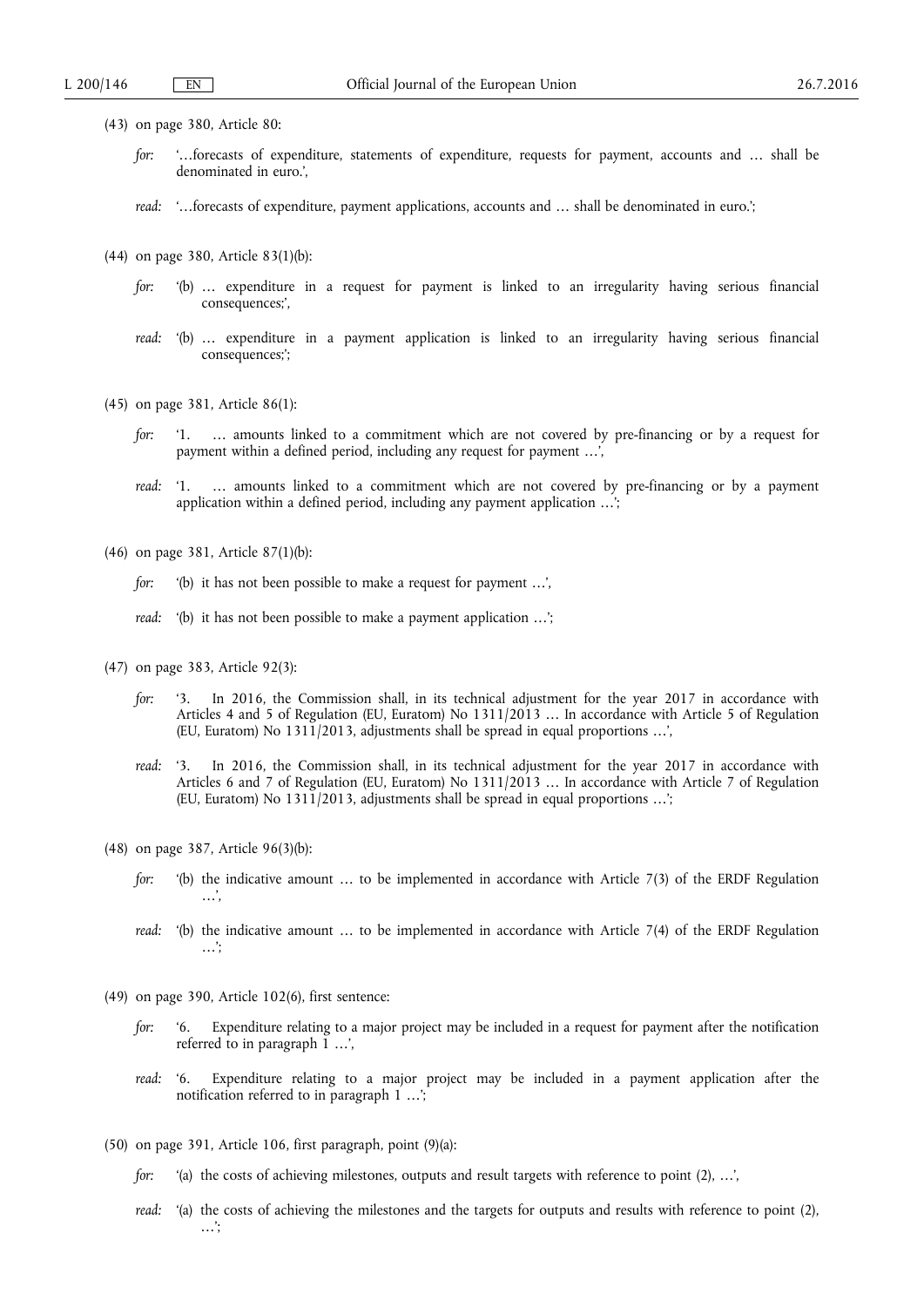- (51) on page 392, Article 107(3):
	- *for:* '3. The decision referred to in paragraph 2 shall indicate ... the costs of achieving those milestones, outputs and result targets …',
	- *read:* '3. The decision referred to in paragraph 2 shall indicate … the costs of achieving those milestones and targets for outputs and results …';
- (52) on page 393, Article 111(4), third subparagraph:
	- *for:* '… Member States with no more than one operational programme per Fund may include the information relating to ex ante conditionalities referred to in Article  $\overline{50(3)}$ , the information required by Article  $\overline{50(4)}$  ...',
	- *read:* '… Member States with no more than one operational programme per Fund may include the information relating to ex ante conditionalities referred to in Article 50(4), the information required by Article 50(5) …';
- (53) on page 397, Article 122(2), first subparagraph, second sentence:
	- *for:* 'They shall notify the Commission of irregularities that exceed EUR 10 000 in contribution from the Funds and …',
	- *read:* 'They shall notify the Commission of irregularities that exceed EUR 10 000 in contribution from any of the Funds or the EMFF, and …';
- (54) on page 397, Article 122(2), second subparagraph, point (c):
	- *for:* '(c) cases which are detected and corrected by the managing authority or certifying authority before inclusion of the expenditure concerned in a statement of expenditure submitted to the Commission.',
	- *read:* '(c) cases which are detected and corrected by the managing authority or certifying authority before inclusion of the expenditure concerned in a payment application submitted to the Commission.';
- (55) on page 397, Article 122(2), fourth subparagraph, second sentence:
	- *for:* 'Member States may decide not to recover an amount unduly paid if the amount to be recovered from the beneficiary, not including interest, does not exceed EUR 250 in contribution from the Funds.',
	- *read:* 'Member States may decide not to recover an amount unduly paid if the amount to be recovered from the beneficiary, not including interest, does not exceed EUR 250 in contribution from any of the Funds or the EMFF.';
- (56) on page 400, Article 125(3)(b):
	- *for:* '(b) ensure that a selected operation falls within the scope of the Fund or Funds concerned and can be attributed to a category of intervention or, in the case of the EMFF, a measure identified in the priority or priorities of the operational programme;',
	- *read:* '(b) ensure that a selected operation falls within the scope of the EMFF, the Fund or Funds concerned and can be attributed to a category of intervention or, in the case of the EMFF, a measure identified in the priority or priorities of the operational programme;';
- (57) on page 401, Article 126(h), second sentence:
	- *for:* 'Amounts recovered shall be repaid to the budget of the Union prior to the closure of the operational programme by deducting them from the subsequent statement of expenditure.',
	- *read:* 'Amounts recovered shall be repaid to the budget of the Union prior to the closure of the operational programme by deducting them from the subsequent payment application.';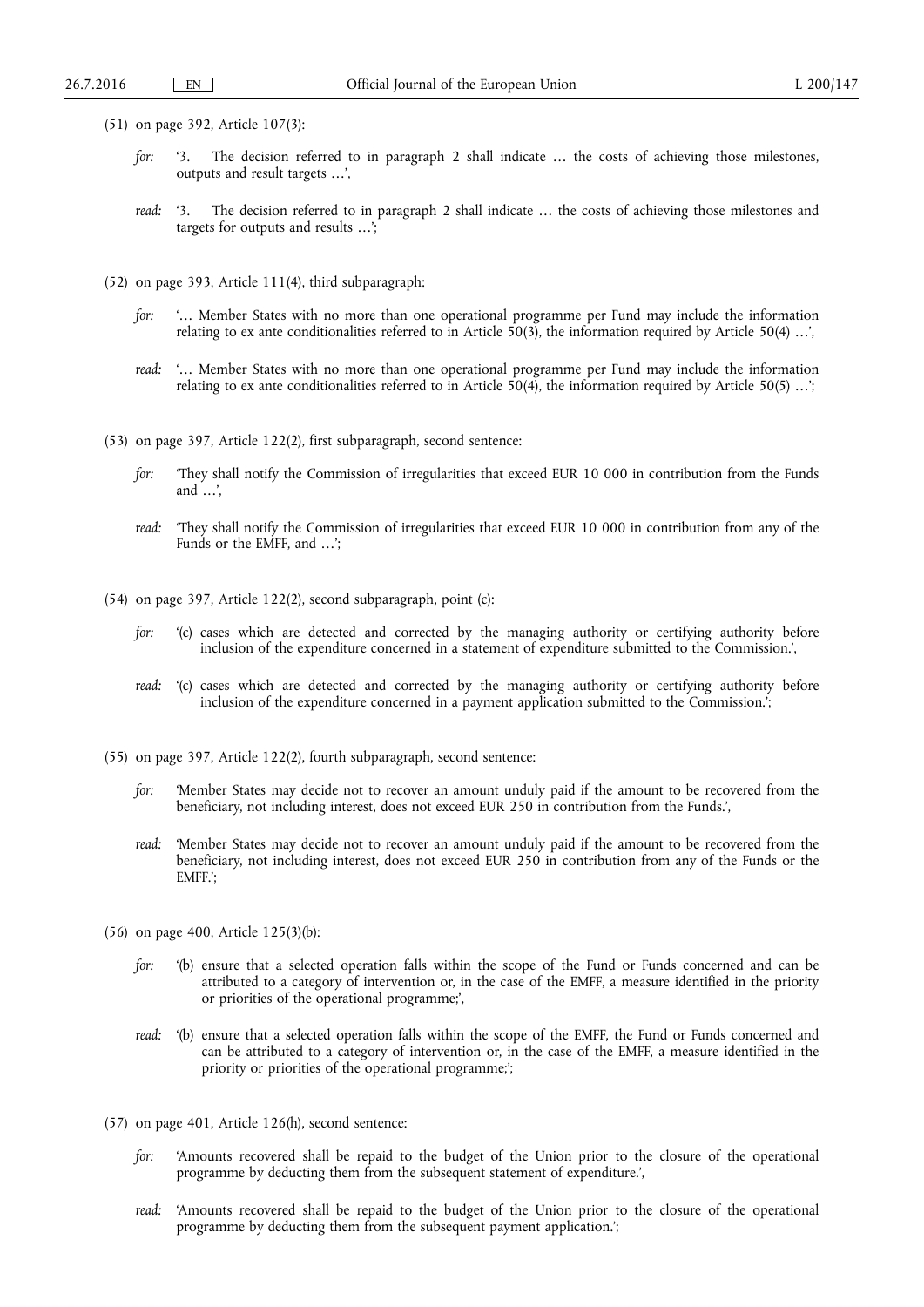- (58) on page 402, Title II:
	- *for:* 'FINANCIAL MANAGEMENT, PREPARATION, EXAMINATION, ACCEPTANCE AND CLOSURE OF ACCOUNTS AND FINANCIAL CORRECTIONS',
	- *read:* 'FINANCIAL MANAGEMENT, PREPARATION, EXAMINATION AND ACCEPTANCE OF ACCOUNTS AND FINANCIAL CORRECTIONS';
- (59) on page 402, Article 129:
	- *for:* '… the amount of public expenditure paid to beneficiaries is at least equal to the contribution from the Funds paid by the Commission to the Member State.',
	- *read:* '… the amount of public expenditure paid to beneficiaries is at least equal to the contribution from the Funds and the EMFF paid by the Commission to the Member State.';
- (60) on page 402, Article 130(2):
	- *for:* '2. …
		- (a) the eligible public expenditure indicated in the payment application for the priority; or
		- (b) the contribution from the Funds or the EMFF for the priority laid down in the decision of the Commission approving the operational programme.',
	- *read:* '2. …
		- (a) the eligible public expenditure indicated in the payment applications for the priority; or
		- (b) the contribution from the Funds or the EMFF for the priority laid down in the decision of the Commission approving the operational programme,

whichever is the lower.';

- (61) on page 406, Article 139(7), third sentence:
	- *for:* 'Such recovery shall not constitute a financial correction and shall not reduce support from the Funds to the operational programme.',
	- *read:* 'Such recovery shall not constitute a financial correction and shall not reduce support from the Funds and the EMFF to the operational programme.';
- (62) on page 406, Article 139(8):
	- *for:* '... the amount chargeable to the Funds for the accounting year ... In the absence of such agreement, the Commission shall adopt a decision, by means of implementing acts, setting out the amount chargeable to the Funds for the accounting year. Such decision shall not constitute a financial correction and shall not reduce support from the Funds to the operational programme …',
	- *read: '...* the amount chargeable to the Funds and the EMFF for the accounting year ... In the absence of such agreement, the Commission shall adopt a decision, by means of implementing acts, setting out the amount chargeable to the Funds and the EMFF for the accounting year. Such decision shall not constitute a financial correction and shall not reduce support from the Funds and the EMFF to the operational programme …';
- (63) on page 406, Article 140(1), first subparagraph:
	- *for:* '… the managing authority shall ensure that all supporting documents regarding expenditure supported by the Funds on operations …',
	- *read:* '… the managing authority shall ensure that all supporting documents regarding expenditure supported by the Funds and the EMFF on operations …';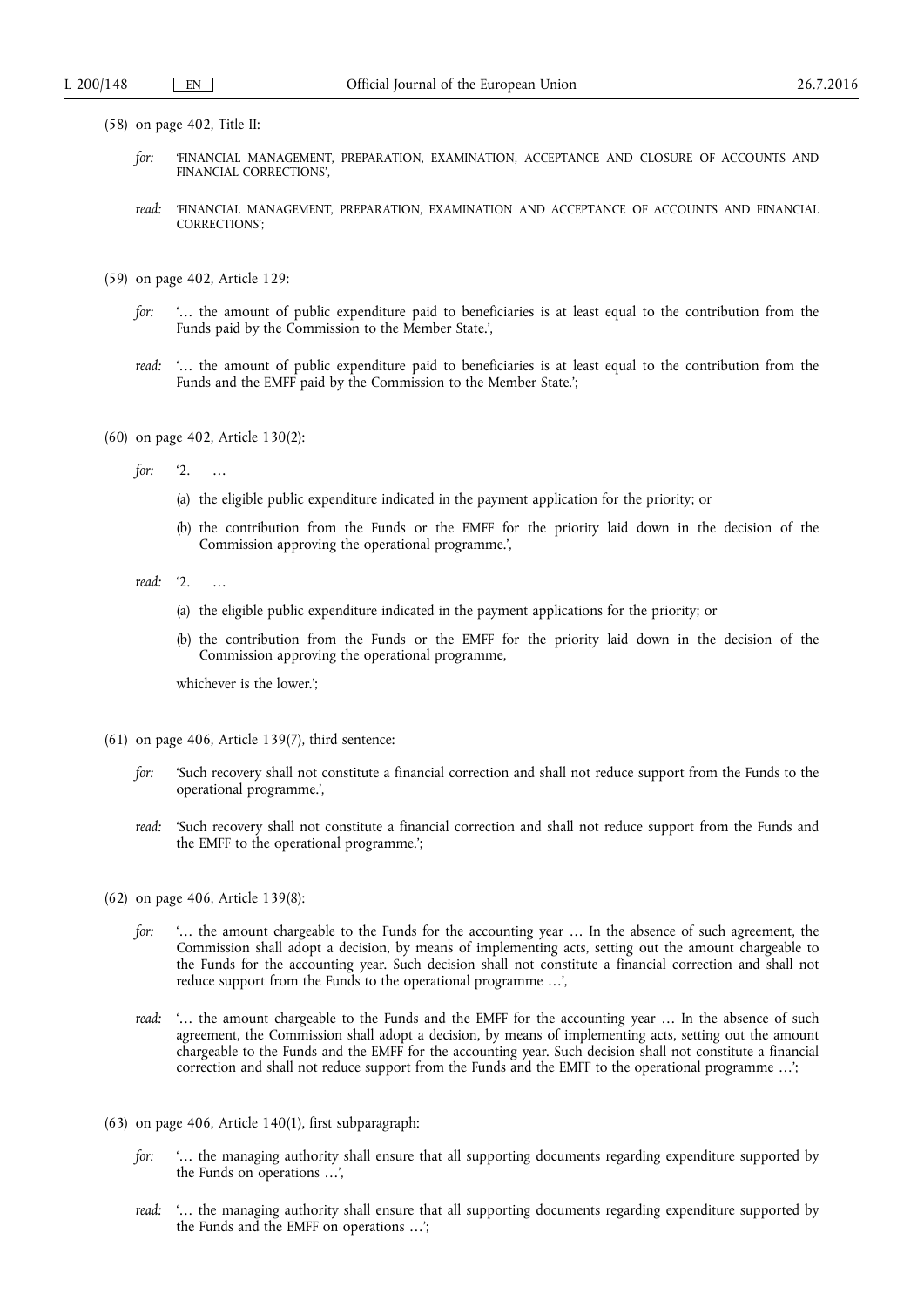- (64) on page 406, Article 140(1), fourth subparagraph:
	- *for:* 'The time period referred to in the first subparagraph shall be interrupted either in the case of legal proceedings or by a duly justified request of the Commission.',
	- *read:* 'The time period referred to in the first or second subparagraph shall be interrupted either in the case of legal proceedings or by a duly justified request of the Commission.';
- (65) on page 407, Article 142(1)(b):
	- *for:* '(b) expenditure in a statement of expenditure is linked to an irregularity having serious financial consequences which has not been corrected;',
	- *read:* '(b) expenditure in a payment application is linked to an irregularity having serious financial consequences which has not been corrected;';
- (66) on page 407, Article 143(2), fourth sentence:
	- *for:* 'Financial corrections shall be recorded in the accounts by the managing authority for the accounting year in which the cancellation is decided.',
	- *read:* 'Financial corrections shall be recorded in the accounts for the accounting year in which the cancellation is decided.';
- (67) on page 408, Article 144(5):
	- *for:* '5. When a Member State does not comply with its obligations under Article 95, the Commission may, in relation to the degree of non-compliance with those obligations, make a financial correction by cancelling all or part of the Structural Funds contribution to the Member State concerned.',
	- *read:* '5. When a Member State does not comply with its obligations under Article 95, the Commission may, in relation to the degree of non-compliance with those obligations, make a financial correction by cancelling all or part of the contribution from the Funds or the EMFF to the Member State concerned.';
- (68) on page 408, Article 145(5):
	- *for:* '5. In the event of an agreement, and without prejudice to paragraph 6 of this Article, the Member State may reuse the Funds concerned in accordance with Article 143(3).',
	- *read:* '5. In the event of an agreement, and without prejudice to paragraph 7 of this Article, the Member State may reuse the Funds concerned or the EMFF in accordance with Article 143(3).';
- (69) on page 409, Article 145(7), first subparagraph:
	- *for:* '7. … the resulting financial correction shall reduce support from the Funds to the operational programme.',
	- *read:* '7. … the resulting financial correction shall reduce support from the Funds or the EMFF to the operational programme.';
- (70) on page 409, Article 147(1), first sentence:
	- *for:* '1. Any repayment due to be made to the budget of the Union shall be effected before the due date indicated in the order for recovery drawn up in accordance with Article 73 of the Financial Regulation.',
	- *read:* '1. Any repayment due to be made to the budget of the Union shall be effected before the due date indicated in the order for recovery drawn up in accordance with Article 78 of the Financial Regulation.';
- (71) on page 423, Annex II, table, second column:
	- *for:* 'Indicator and measurement unit, where appropriate',
	- *read:* 'Indicator or, where appropriate, key implementation step and measurement unit';